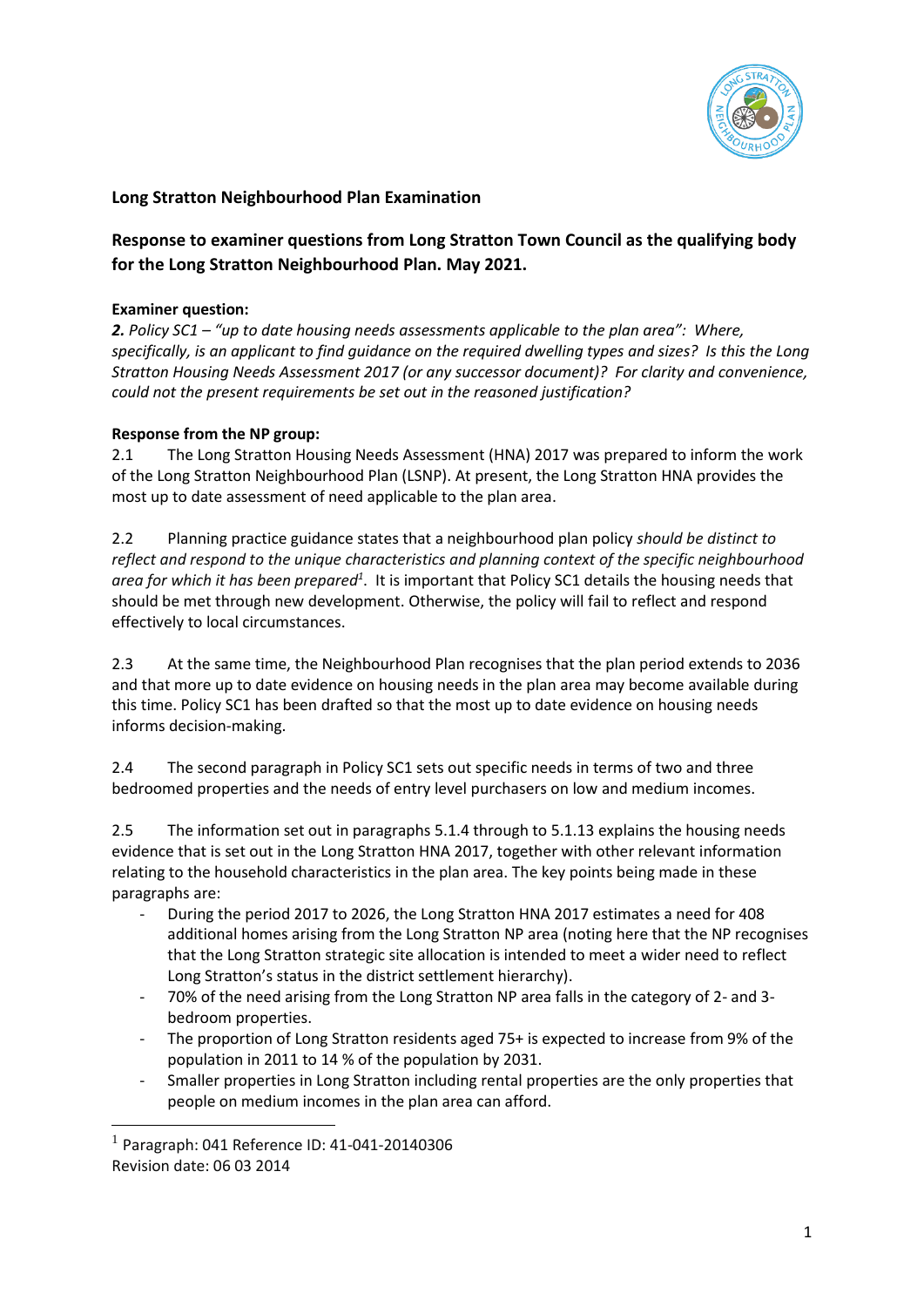

*3. Policy SC1 – "with reference site-specific context": Is this wording as intended?*

### **Response from the NP group:**

3.1 The wording should state: "with reference to site-specific context".

3.2 The NP group recognise that in certain cases on smaller development schemes, site specific circumstances such as the predominant built form in an area may have an impact on what the most appropriate house types would be.

### **Examiner question:**

*4. Policy SC1: How are low and medium incomes to be defined? Is the reference necessary given that the provision is directed at entry-level purchasers?*

### **Response from the NP group:**

4.1 Both the Long Stratton Demographic and Socio-Economic review (the DSE review) and the Long Stratton HNA use the terms low and medium incomes. A household on a low income is usually defined as the lowest 25% of household incomes in any given area. A medium income is the value separating the upper half from the lower half.

4.2 Both the DSE review and the Long Stratton HNA report explain the obstacles facing households on both low and medium incomes in purchasing a property. As set out in paragraph 5.1.27 of the NP, the Long Stratton HNA 2017 finds that 50% of all households in Long Stratton would not be able to afford for sale housing without additional equity.

4.3 The intention of the wording in Policy SC1 is to give consideration to entry level purchasers who are on low and medium household incomes since this is a more accurate reflection of current needs in the plan area.

# **Examiner question:**

*5. Policy SC2: Does the Class C3 Use Class (Classes C3(a), (b) and (c)), cover the entirety of provision that it is intended to encourage under the specialist housing heading?*

### **Response from the NP group:**

5.1 It is possible that a particular development involving specialist housing will fall into the C2 group (residential institutions), depending on the level of care and scale of communal facilities. The first paragraph of Policy SC2 is intended to cover all types of specialist housing.

# **Examiner question:**

*6. Policy SC2 – "A proposal [singular] for a new residential institution (class 'C2') will be supported": Is only one proposal to be supported?*

### **Response from the NP group:**

6.1 No. This is not the intention of the wording. The intention of this wording is to set out the circumstances for when a residential institution will be supported under this policy.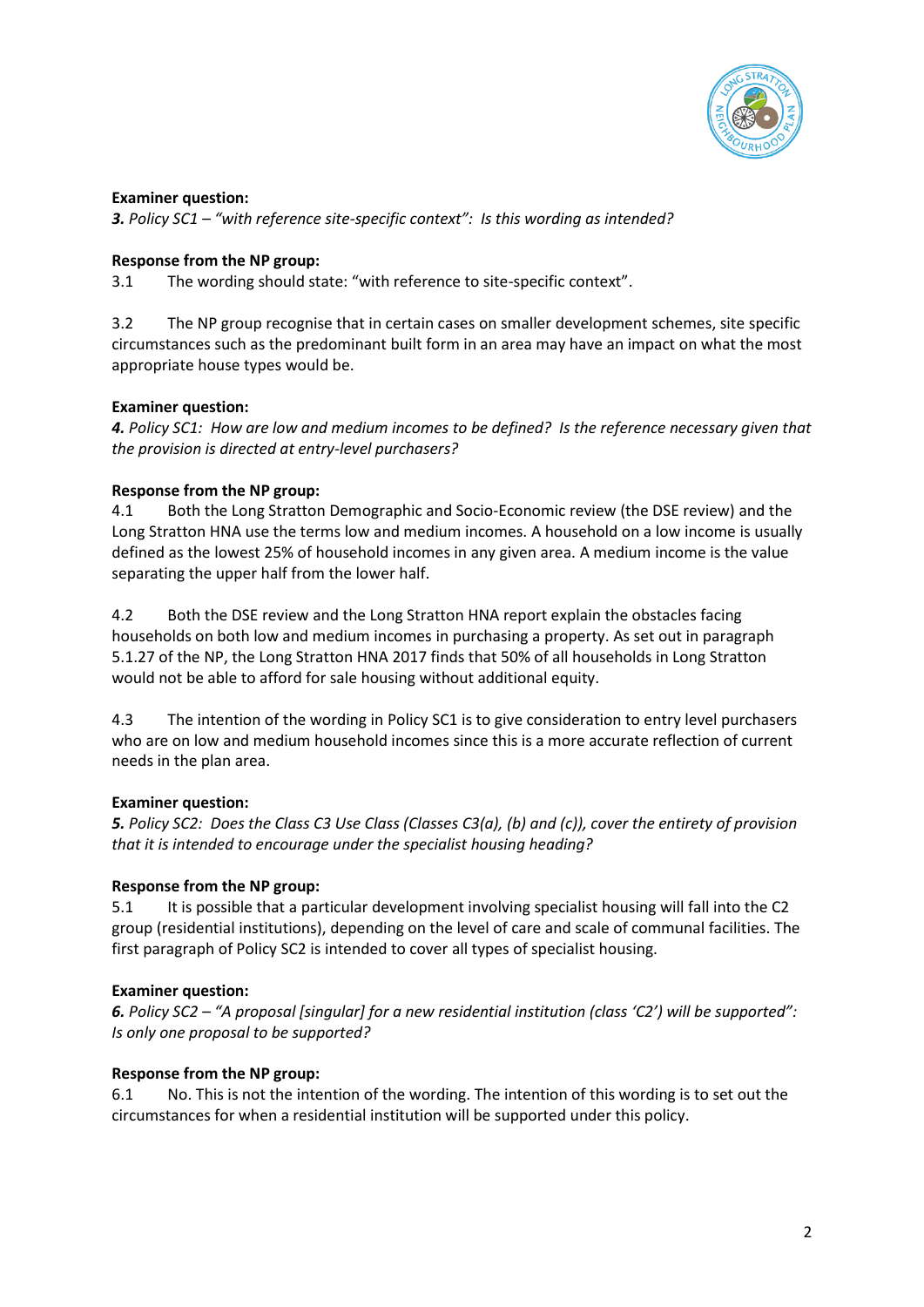

*7. Policy SC3 – size and tenure of affordable homes: For clarity and convenience, could not the present requirement be set out in the reasoned justification?*

### **Response from the NP group:**

7.1 The second paragraph of Policy SC3 requires applicants to use the information set out in the Long Stratton HNA and other up to date information relating to Long Stratton affordable housing needs before ascertaining the specific affordable housing needs to meet as part of a development proposal.

7.2 This is to help ensure a proposal is drawn up specifically with Long Stratton affordable housing needs in mind.

7.3 Planning practice guidance states that a neighbourhood plan policy *should be distinct to reflect and respond to the unique characteristics and planning context of the specific neighbourhood*  area for which it has been prepared<sup>2</sup>. It is important that Policy SC3 requires applicants to use the information set out in the Long Stratton HNA and other up to date information relating to Long Stratton affordable housing needs before ascertaining the specific affordable housing needs to meet as part of a development proposal. Otherwise, there is a risk that the available local evidence on affordable housing needs is not adequately consulted and there is a risk that the policy fails to reflect and respond effectively to local circumstances.

### **Examiner question:**

 $\overline{a}$ 

*8. Policy SC3 – close connection priority: Should not the proportion be specified?*

# **Response from the NP group:**

8.1 The first paragraph of this policy requires the affordable homes being delivered under Local Plan policy to contribute towards meeting Long Stratton specific affordable housing needs (which is evidenced and explained in more detail in the Long Stratton HNA 2017 and the DSE Review). This involves offering a proportion of the affordable housing to local people first.

8.2 Ideally, yes, a proportion should be specified. However, in the current circumstances, it is felt the current wording provides a sensible policy approach.

8.3 As part of plan preparation, the housing needs in the plan area has been a subject of discussion between the Long Stratton NP group and officers at South Norfolk, including the housing enabling officer. As set out in paragraph 5.1.23 of the plan, the proportion will be determined on a case-by-case basis by South Norfolk Council, but it should be a meaningful proportion of the overall level of affordable housing planned. If the Local Plan requirements for 33% of affordable housing is met, the expected level of affordable housing provision in the plan area is at least 600 new homes. The Long Stratton HNA projects a need for 132 affordable dwellings in Long Stratton during the period 2017 to 2026, equating to 22% of the expected delivery through the strategic site allocation.

 $^{2}$  Paragraph: 041 Reference ID: 41-041-20140306 Revision date: 06 03 2014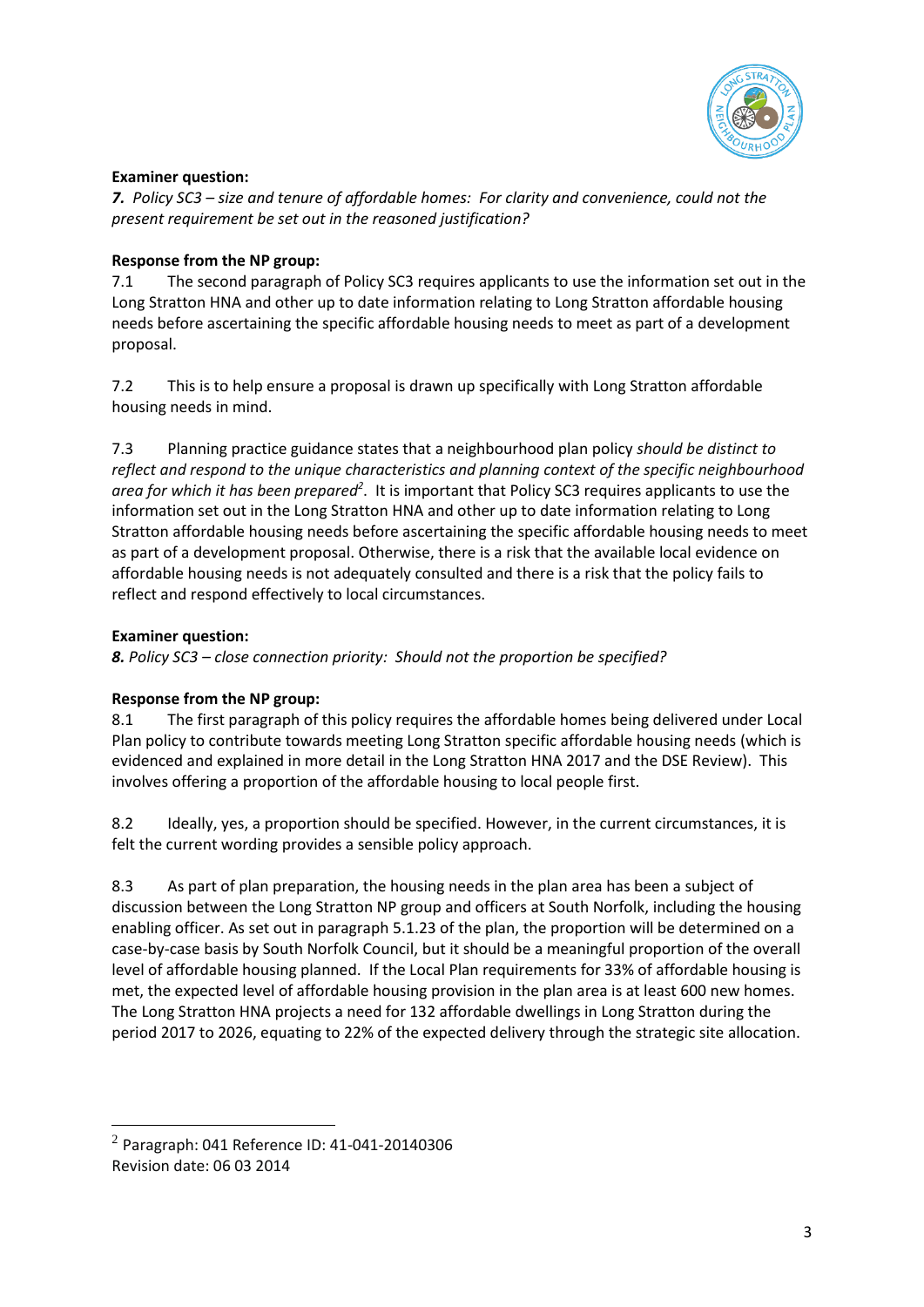

- 8.4 Specifying a specific proportion is not considered helpful at this time for two reasons: i. firstly, affordable housing needs in Long Stratton may change over time and setting a specific proportion may result in under-delivery.
	- ii. secondly, we understand South Norfolk Council officers are only able to apply a local connection criterion to socially rented properties (since these are administered by the council). This means the overall proportion must vary according to the amount of socially rented properties a scheme delivers. A mechanism for securing a local connection criterion on affordable homes for sale is not yet identified albeit, it is hoped this situation will progress.

*9. Policy SC3: Please comment on the representations of Orbit Homes (failure to provide for affordable housing need).*

### **Response from the NP group:**

9.1 Orbit Homes have recommended in their response that *Policy SC3: Affordable homes meeting Long Stratton needs* is amended to clearly support the delivery of affordable housing exception sites outside the current settlement boundary.

9.2 Through Policy 4: *Housing delivery* of the Core Strategy 2011 and Policy DM 3.2 *Meeting rural housing needs* of the Development Management Policies document (2015), the development plan for South Norfolk already includes a policy framework for determining planning applications for affordable housing exceptions schemes outside existing settlement boundaries. There is no need for the Long Stratton Neighbourhood Plan to duplicate this policy provision.

9.3 The Long Stratton NP group is not aware of rural affordable exceptions schemes for people with a local connection having been delivered in the past in Long Stratton. We understand that this is because of the size of Long Stratton; it is not recognised as a rural area. It is for this reason that the Long Stratton NP group have developed Policy SC3: *Affordable homes meeting Long Stratton needs.* The policy will apply to all schemes which deliver affordable housing, and a primary intention of this policy is to secure a proportion of the affordable housing being delivered as part of the LNGS1: *Land east, South-east and North-west of Long Stratton* for local and eligible households on a preferential basis.

9.4 Orbit have also explained the passage of time since the adoption of the Long Stratton Area Action Plan and have pointed out the implications that this has had on the delivery of affordable homes in Long Stratton. Whilst these delays are frustrating for many stakeholders including the Long Stratton residents, the NP Group have not considered it appropriate or conducive to achieving sustainable development to allocate additional development sites in the NP when there is a significant scheme already in the development pipeline. With respect to the current status of the planning application, Norfolk Homes Ltd and Norfolk Land Ltd have recently issued a press release announcing their current plans. This is attached as Appendix 1 to this response.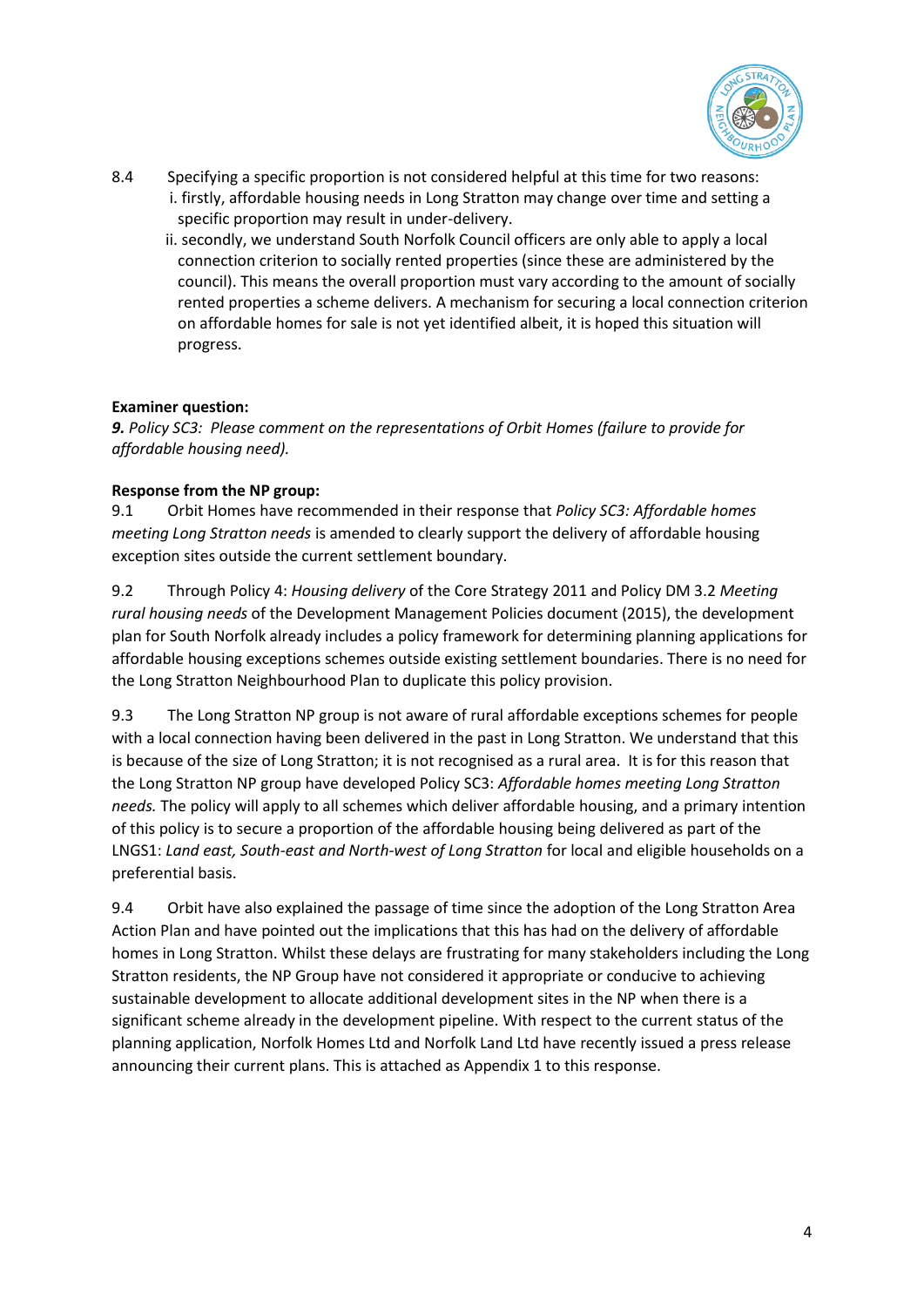

*10. Policy DC7 – "key features of the ancient countryside": Are these specifically identified anywhere?*

#### **Response from the NP group:**

10.1 The Historic Characterisation and Sensitivity Assessment published by Norfolk County Council identifies ancient features of the countryside that still exists in the Long Stratton East Sensitivity zone – see Map 1 in the Neighbourhood Plan. As set out in paragraph 5.3.9 of the Neighbourhood Plan, the County Council report refers to the following features:

- Surviving greens and cohesive settlements of timber-framed buildings grouped around them
- Church / hall complexes
- An extensive network of ancient track ways linking them together

10.2 The report is an item in the evidence library for the Greater Norwich Growth Plan. It can be accessed here:

[https://www.greaternorwichgrowth.org.uk/document](https://www.greaternorwichgrowth.org.uk/document-search/SearchForm?Sort=Title+ASC&ViewMode=list&Subject=&hidden-Subject=&Title=&Content=&DateFrom=&DateTo=&action_doSearch=Search&start=882)[search/SearchForm?Sort=Title+ASC&ViewMode=list&Subject=&hidden-](https://www.greaternorwichgrowth.org.uk/document-search/SearchForm?Sort=Title+ASC&ViewMode=list&Subject=&hidden-Subject=&Title=&Content=&DateFrom=&DateTo=&action_doSearch=Search&start=882)[Subject=&Title=&Content=&DateFrom=&DateTo=&action\\_doSearch=Search&start=882](https://www.greaternorwichgrowth.org.uk/document-search/SearchForm?Sort=Title+ASC&ViewMode=list&Subject=&hidden-Subject=&Title=&Content=&DateFrom=&DateTo=&action_doSearch=Search&start=882)

10.3 The South Norfolk Place Making Guide published by South Norfolk District Council in 2012 also refers to Long Stratton's ancient countryside. This can be accessed here: [https://www.south-norfolk.gov.uk/sites/default/files/South\\_Norfolk\\_Place-](https://www.south-norfolk.gov.uk/sites/default/files/South_Norfolk_Place-Making_Guide_SPD_0.pdf)[Making\\_Guide\\_SPD\\_0.pdf](https://www.south-norfolk.gov.uk/sites/default/files/South_Norfolk_Place-Making_Guide_SPD_0.pdf)

10.4 As part of the description of Long Stratton's key characteristics, the last bullet point on page 80 of that document reads:

*Village forms part of the dispersed settlement pattern with ancient countryside surviving east of the village. This is characterised by settlements consisting of isolated farmsteads, hall/church complexes, and common-edge or roadside strings of houses forming hamlets, all linked by tracks, which survive as footpaths, lanes and roads in the current landscape.*

#### **Examiner question:**

*11. Policy DC8 and reasoned justification – Building for Life 12: Does the reference need to be updated (Building for a Healthy Life)?*

#### **Response from the NP group:**

11.1 Yes. This reference to Building for Life 12 does need to be updated as it has now been replaced by Building for a Healthy Life. This will impact the policy wording and the supporting text set out in paragraph 5.3.16, 5.3.17 and 5.3. 18.

11.2 Paragraphs 5.3.17 and 5.3.18 could be replaced with text along the following lines.

*Building for a Healthy Life has been written in partnership with Homes England, NHS England and NHS Improvement. It is a design code which, in 2020, updated the previously known - Building for Life 12 (a widely known and widely used design tool for creating places that are better for people and nature).*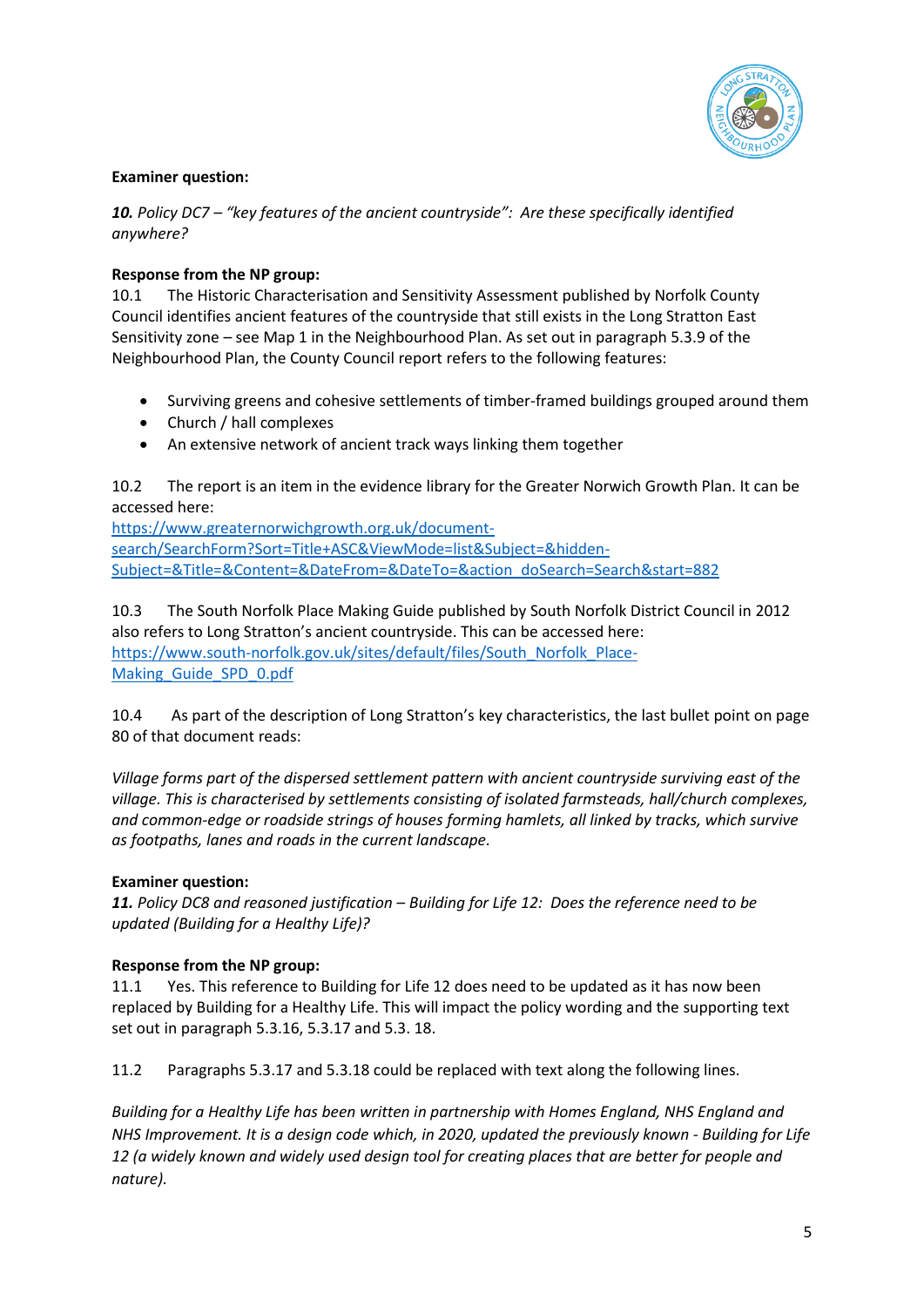

*The scheme identifies 12 considerations organised across 3 themes which are of key importance when a new proposal is coming forward.*

| <b>Integrated Neighbourhoods</b>         | <b>Distinctive Places</b>          | <b>Streets for all</b>             |
|------------------------------------------|------------------------------------|------------------------------------|
| <b>Natural Connections</b>               | Making the most of what's<br>there | <b>Healthy streets</b>             |
| Walking, cycling and public<br>transport | A memorable character              | Cycle and car parking              |
| <b>Facilities and services</b>           | Well defined streets and<br>spaces | Green and blue infrastructure      |
| Homes for everyone                       | Easy to find your way around       | Back of pavement, front of<br>home |

*The 12-point structure and underlying principles in Building for Life 12 continue through to Building for a Healthy Life. The illustration below demonstrates the relationship between Building for Life 12 and Building for a Healthy Life. Further information on the Building for a Healthy Life assessment including how it differs from the Building for Life 12 assessment scheme is available to view at <https://www.designforhomes.org/project/building-for-life/>*

| <b>Building for Life 12</b>                 | <b>Building for a Healthy Life</b>       |
|---------------------------------------------|------------------------------------------|
| Integrating into the Neighbourhood          | <b>Integrated Neighbourhoods</b>         |
| 1. Connections                              | 1. Natural Connections                   |
| 2. Facilities and services                  | 2. Walking, cycling and public transport |
| 3. Public Transport                         | 3. Facilities and services               |
| 4. Meeting local housing requirements       | 4. Homes for everyone                    |
| Creating a place                            | Distinctive Places                       |
| 5. Character                                | 5. Making the most of what's there       |
| 6. Working with the site and its context    | 6. A memorable character                 |
| 7. Creating well defined streets and spaces | 7. Well defined streets and spaces       |
| 8. Easy to find your way around.            | 8. Easy to find your way around.         |
| Street and home                             | Streets for all                          |
| 9. Streets for all                          | 9. Healthy streets                       |
| 10. Car parking                             | 10. Cycle and car parking                |
| 11. Public and private spaces               | 11. Green and blue infrastructure        |
| 12. External storage and amenity space      | 12. Back of pavement, front of home      |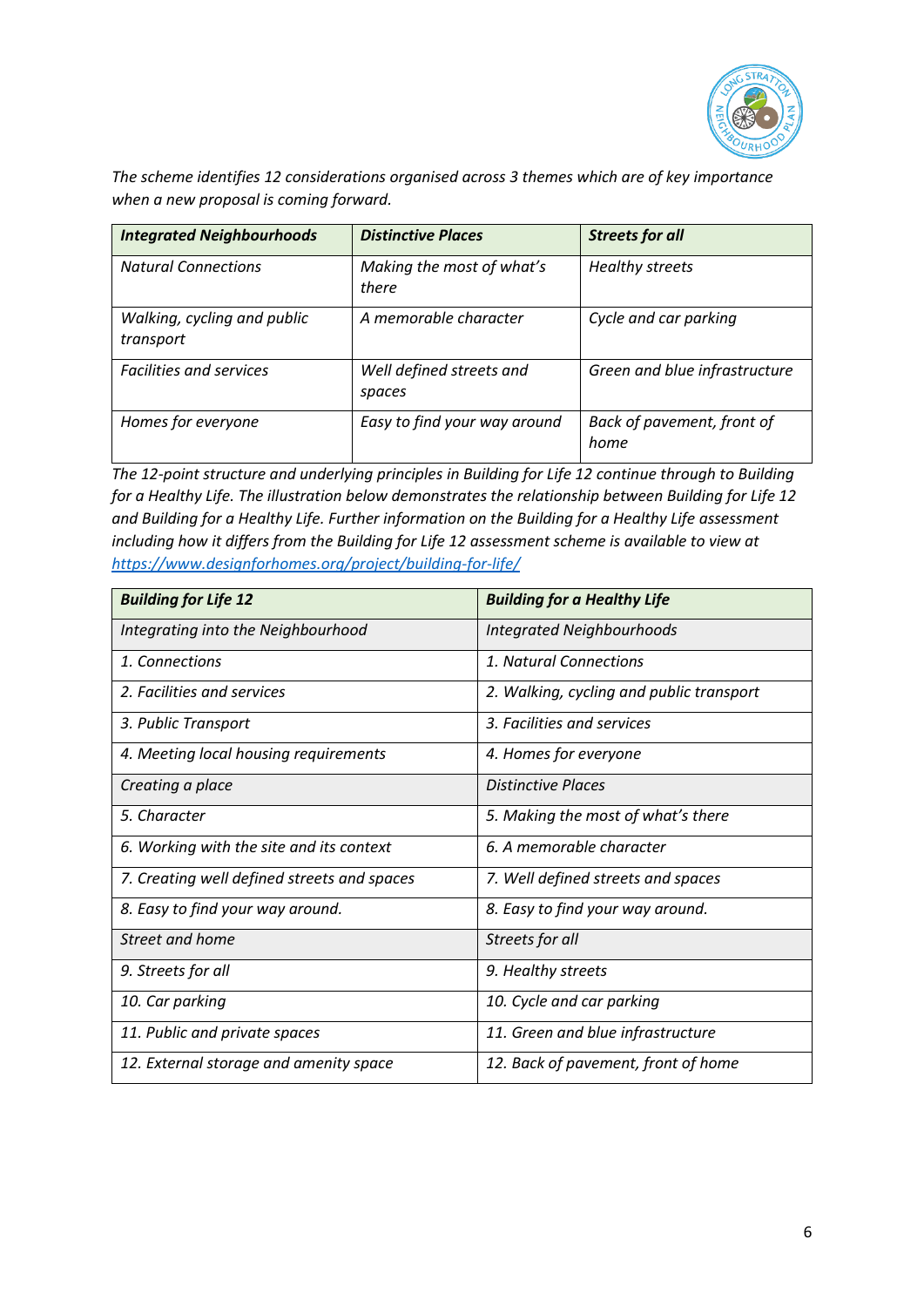

*12. Policy DC9: What is meant by "issues at individual listed buildings"?*

### **Response from the NP group:**

12.1 The Long Stratton Conservation Area Character Appraisal highlights - see page 13 - a list of issues where attention should be focused. As set out in paragraph 5.3.23 of the Neighbourhood Plan, these relate to condition of buildings, vacant or disused buildings/sites and changes to the character of the conservation area (for example through unsympathetic use of signage). Appendix 1 to the appraisal which provides a more detailed description of the character of the conservation area also refers to issues in more detail.

12.2 The appraisal also includes (see page 15) a list of enhancement proposals in response to the identified issues. These are summarised in paragraph 5.3.24 of the Neighbourhood Plan.

12.3 Since the preparation of the Conservation Area Character Appraisal it is possible that other issues or problems have occurred relating to heritage assets in Long Stratton's historic core.

12.4 The intention with the policy wording of the last paragraph is to establish that (where a development proposal comes forward that impacts or otherwise involves any of the applicable buildings or structures) opportunities to implement one of the recommendations set out in the Conservation Area Character Appraisal will be sought. The policy is also intended to apply should there be a new issue relating to a particular heritage asset in the historic core that has occurred.

#### **Examiner question:**

*13. Policy DC10 – "an area-wide design code": Is there a specific title/reference/link for this design code?*

### **Response from the NP group:**

13.1 No, the planning application submitted in 2018 by Norfolk Land Ltd and Norfolk Homes Ltd was accompanied by a 100 plus page design code called Long Stratton Design Code. The March 2021 press release by the developer (see attached) announces that amendments to the current application are due to be submitted in May 2021. It is our understanding that this will include an amended design code.

### **Examiner question:**

*14. Policy E12: When is the requirement for a planning obligation likely to be triggered?*

### **Response from the NP group:**

14.1 The second paragraph states this is where a development proposal is likely to generate a high number of job opportunities. Supporting paragraph 5.4.8 clarifies that proposals generating more than 250 employees will be considered as a high number. Proposals of this size which do not invest in local skills training are otherwise at risk of undermining and alienating the strength and sustainability of the local economy and workforce.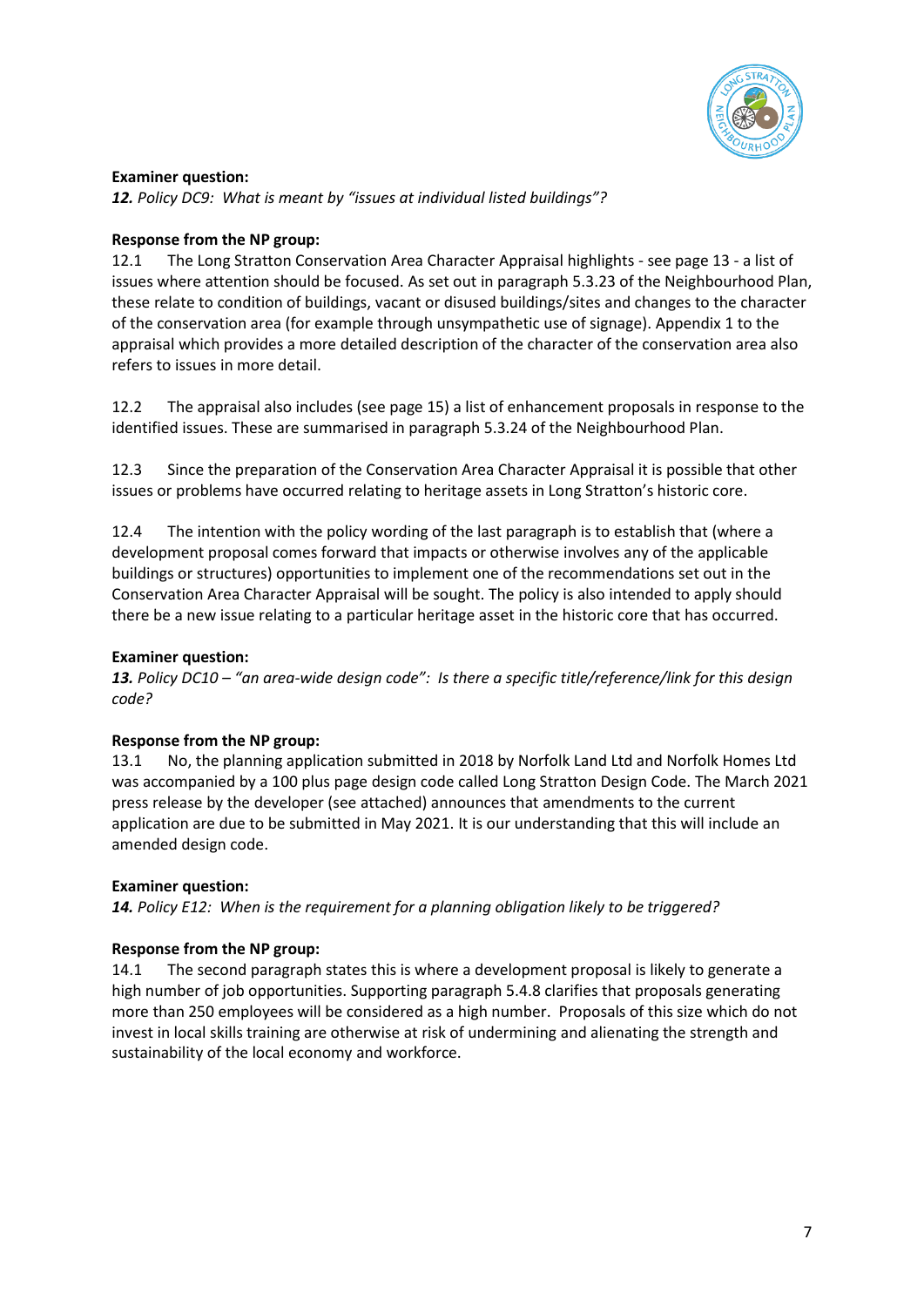

*15. Policy GI17 – "Where Green Infrastructure is required": When is this/under what provision?*

#### **Response from the NP group:**

15.1. This relates to the green infrastructure that is required as part of Local Plan provisions. Currently, this includes Policy LNGS5 in the Long Stratton Area Action Plan, together with Appendix 3 in the Area Action Plan.

#### **Examiner question:**

*16. Policy GI19: Please comment on the representations of South Norfolk Council. Is it envisaged that AAP<sup>3</sup> Policy LNGS5 will be superseded, in part, by the provisions of the Neighbourhood Plan?*

#### **Response from the NP group:**

16.1 Policy LNGS1 in the Area Action Plan includes the delivery of a link road between the A140 and Swan Lane to be delivered but it does not set out the proposed route of this link road.

16.2 The current planning application proposes to route the link road through the wet meadow on Swan Lane. The third paragraph of Policy GI19 would therefore apply to this proposal.

16.3 The third sentence of the third paragraph in Policy GI19 states that in all cases, *development proposals* will be expected to deliver a net gain in biodiversity.

16.4 The NP group do not recognise a conflict between the policy approaches. However, we do recognise that the NP goes further by providing clarity on how proposals which impact adversely on biodiversity assets should be managed.

### **Examiner question:**

*17. Policy R20: Does the policy need to be updated in the light of the representations of Norfolk Homes Ltd?*

### **Response from the NP group:**

17.1 The policy wording as submitted applies. Supporting paragraph 5.6.31 does need to be updated. The second sentence would more accurately read as:

*"Specifically, the NP would support the delivery of this facility on land south of Star Lane which was part of the proposal as submitted in a planning application by Norfolk Homes Ltd in 2018."*

#### **Examiner question:**

**.** 

*18. Policy R21: The policy and reasoned justification are largely aspirational. Would it be appropriate for the policy to say that provision of a swimming pool "would be supported"?*

#### **Response from the NP group:**

18.1 Yes. This would be appropriate.

<sup>&</sup>lt;sup>3</sup> Long Stratton Area Action Plan to 2026 (adopted May 2016).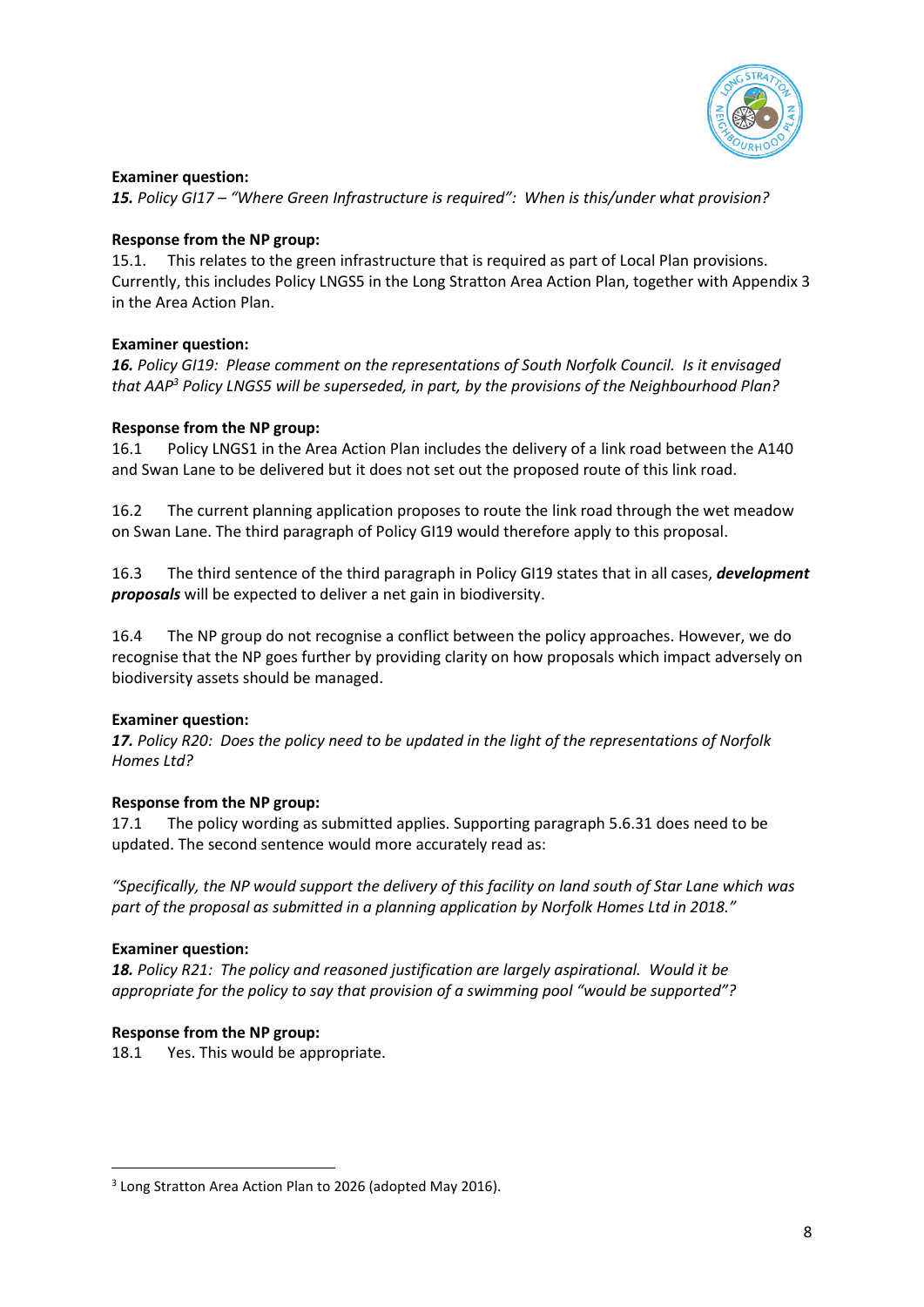

# **Revised Plans for Major Development and New Bypass in Long Stratton Draw Closer**

Sheringham-based Developer Norfolk Homes Ltd, in conjunction with land promoters Norfolk Land Ltd, will soon submit updates to their existing planning applications for major housing and commercial development in Long Stratton, incorporating the long-awaited Long Stratton Bypass. Their aim is to receive planning permission for the exciting project by the Autumn of this year, which will pave the way for the bypass and housing delivery.

In 2018 Norfolk Homes Ltd and Norfolk Land Ltd submitted two applications to run in parallel, which together proposed 1875 houses, circa. 12.5 hectares of employment land, a 2 hectare primary school site, community facilities site and open space, together with a bypass around the town.

The applications process was paused in early 2019 pending the completion of work by Norfolk County Council in relation to a bid for Major Road Network funding to the Department for Transport, to help facilitate the delivery of the long-sought bypass.

That bid has now been submitted and the applicants (Norfolk Homes Ltd & Norfolk Land Ltd) are now in the latter stages of finalising amendments to their planning applications to reflect the revised bypass scheme (and associated infrastructure) that has been produced in conjunction with Norfolk County Council.

In addition to the updated bypass design, the revised submissions will also include amendments to the wider scheme to reflect consultations responses/discussions with both the public and other statutory consultees such as Long Stratton Town Council, Tharston Parish Council, The Lead Local Flood Authority and NCC Education Department.

The proposed amendments to the applications will include:

- General amendments to bypass design and bypass-related infrastructure (including drainage and bunding);
- The replacement of the proposed Hall Lane roundabout with an overbridge across the new bypass;
- The introduction of a dedicated pedestrian overbridge crossing the new bypass;
- The repositioning of the Rhees Green roundabout further south, on the alignment of Edges Lane;
- Revisions to development parcels/phasing/densities/landscaping, including the reorganisation/restructuring of the residential phases and the repositioning/adding of further community facilities on both sides of the development, sports pitches, open space, primary school site and surface water drainage;
- Increased circular walking/cycle routes to create a more sustainable development.